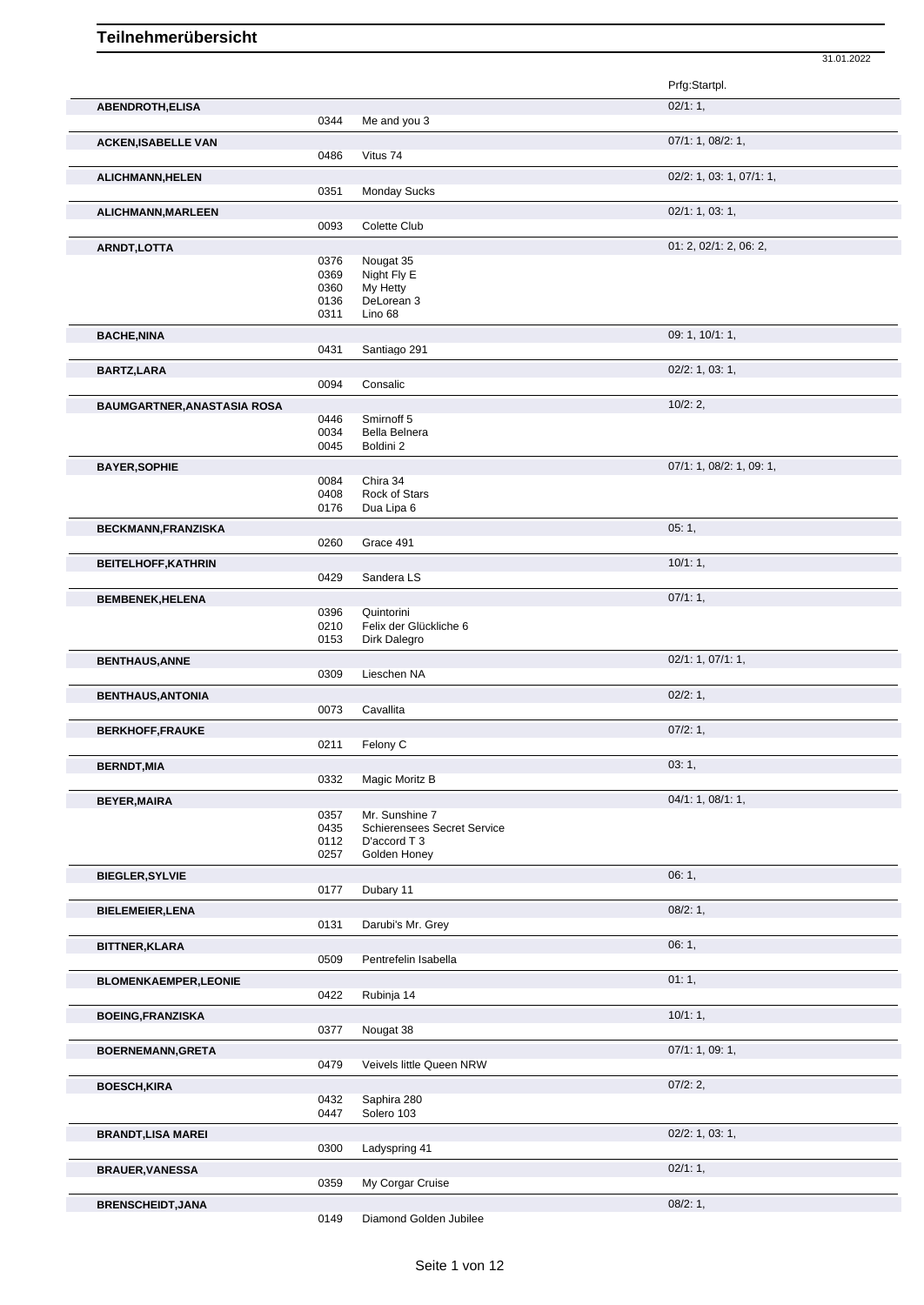|                                    |              |                                  | Prfg:Startpl.            |
|------------------------------------|--------------|----------------------------------|--------------------------|
|                                    | 0128         | Dantano's Diamond                |                          |
|                                    |              |                                  | 07/1:1,                  |
| <b>BREUER, SAMANTHA</b>            | 0401         | Reitland's Die oder Keine        |                          |
| <b>BROECKER, KARINA</b>            |              |                                  | 09:1,                    |
|                                    | 0100         | Corona Z 2                       |                          |
| <b>BROEKER, SOPHIE</b>             |              |                                  | 01:1,06:1,               |
|                                    | 0512         | Diamant                          |                          |
| <b>BRUEGGER,LEA</b>                |              |                                  | 01:1,06:1,               |
|                                    | 0336         | Mama's Liebling                  |                          |
|                                    | 0228         | Flecki 92                        |                          |
| <b>BRUEGMANN, DELIA</b>            |              |                                  | 08/1: 1, 09: 1,          |
|                                    | 0490         | Vlorestina DB                    |                          |
| <b>BRUNKE, TESSA LUISA</b>         |              |                                  | 10/1:1,                  |
|                                    | 0505         | Zauberfunke                      |                          |
| <b>BUERGERS,LENA</b>               |              |                                  | 10/1:1,                  |
|                                    | 0076<br>0160 | Charming Boy 53<br>Don Indigo    |                          |
|                                    |              |                                  |                          |
| <b>BULLERMANN, ANNIKA</b>          | 0089         | Clara 195                        | $02/2$ : 1, 03: 1,       |
|                                    |              |                                  | 10/2:2,                  |
| <b>BUNSE, DOMINIQUE</b>            | 0368         | Neymar <sub>7</sub>              |                          |
|                                    | 0231         | Florenzia 17                     |                          |
| <b>CHRISTIAANS, LARA MARIA</b>     |              |                                  | 05: 1, 10/2: 1,          |
|                                    | 0391         | Qaside MD                        |                          |
|                                    | 0220         | Finess 190                       |                          |
| <b>CORD, ESTELLA</b>               |              |                                  | 06:1,                    |
|                                    |              |                                  |                          |
| <b>CORD, LILLY</b>                 |              |                                  | 07/1: 1, 08/2: 1, 09: 1, |
|                                    | 0126         | Dancing Star 6                   |                          |
| <b>CZERWONKA, ZOE MARIA</b>        |              |                                  | 07/1:1,                  |
|                                    | 0381         | Oaklands Don't Forget            |                          |
| DAHLKAMP,FELICIA JULIA             | 0383         | Pamina 474                       | 03: 2, 07/1: 1,          |
|                                    | 0002         | Abano D                          |                          |
|                                    | 0019         | Avicii D                         |                          |
| DAHLKAMP, MAIKE                    |              |                                  | 04/2: 1, 10/1: 1,        |
|                                    | 0343         | Mc Arthur D                      |                          |
|                                    | 0041         | Bittersüß D                      |                          |
| DAHLMANN, MELANIE                  |              |                                  | 07/2:1,                  |
|                                    | 0315         | Little Lothar                    |                          |
| DEMARCZYK, NADJA                   | 0501         | Wolke 337                        | 03: 1, 07/2: 1,          |
|                                    | 0006         | Amarena 40                       |                          |
|                                    | 0395         | Quinderella 4                    |                          |
| DISSEL, KATHARINA                  |              |                                  | 04/1: 1, 07/2: 1,        |
|                                    | 0410         | Rock's Flora                     |                          |
| DRELMANN, IDA                      |              |                                  | 06: 1, 07/1: 1,          |
|                                    | 0120<br>0266 | Daimond-Sun                      |                          |
|                                    |              | Hannah 64                        |                          |
| <b>DRODOFSKY, VICTORIA ELISABE</b> | 0056         | Calou 16                         | 02/2: 1, 03: 1,          |
|                                    |              |                                  |                          |
| <b>DRUEING, LENA</b>               | 0115         | D-Max 3                          | 01: 1, 07/1: 1,          |
|                                    | 0327         | Luna-Star 3                      |                          |
| <b>DUEN,DANICA</b>                 |              |                                  | 04/1: 2, 05: 2,          |
|                                    | 0365         | Neverland WE                     |                          |
|                                    | 0172<br>0175 | Dream Date 7<br>DSP Herzzauber D |                          |
|                                    |              |                                  |                          |
| EINHAUS, GRETA                     | 0342         | MBF Gala Luna                    | 06:1,                    |
|                                    |              |                                  |                          |
| EISERT, SYLVIA                     | 0201         | Farina 1039                      | 09:1,                    |
|                                    |              |                                  | 07/2:1,                  |
| <b>ENGELBERG, DANIELA</b>          | 0031         | Bel Esprit 3                     |                          |
| <b>ENGELBERG, HANNAH</b>           |              |                                  | 01: 1, 06: 1,            |
|                                    | 0031         | Bel Esprit 3                     |                          |
| ERNST, KATHARINA                   |              |                                  | 01: 1, 02/1: 1, 06: 1,   |
|                                    |              |                                  |                          |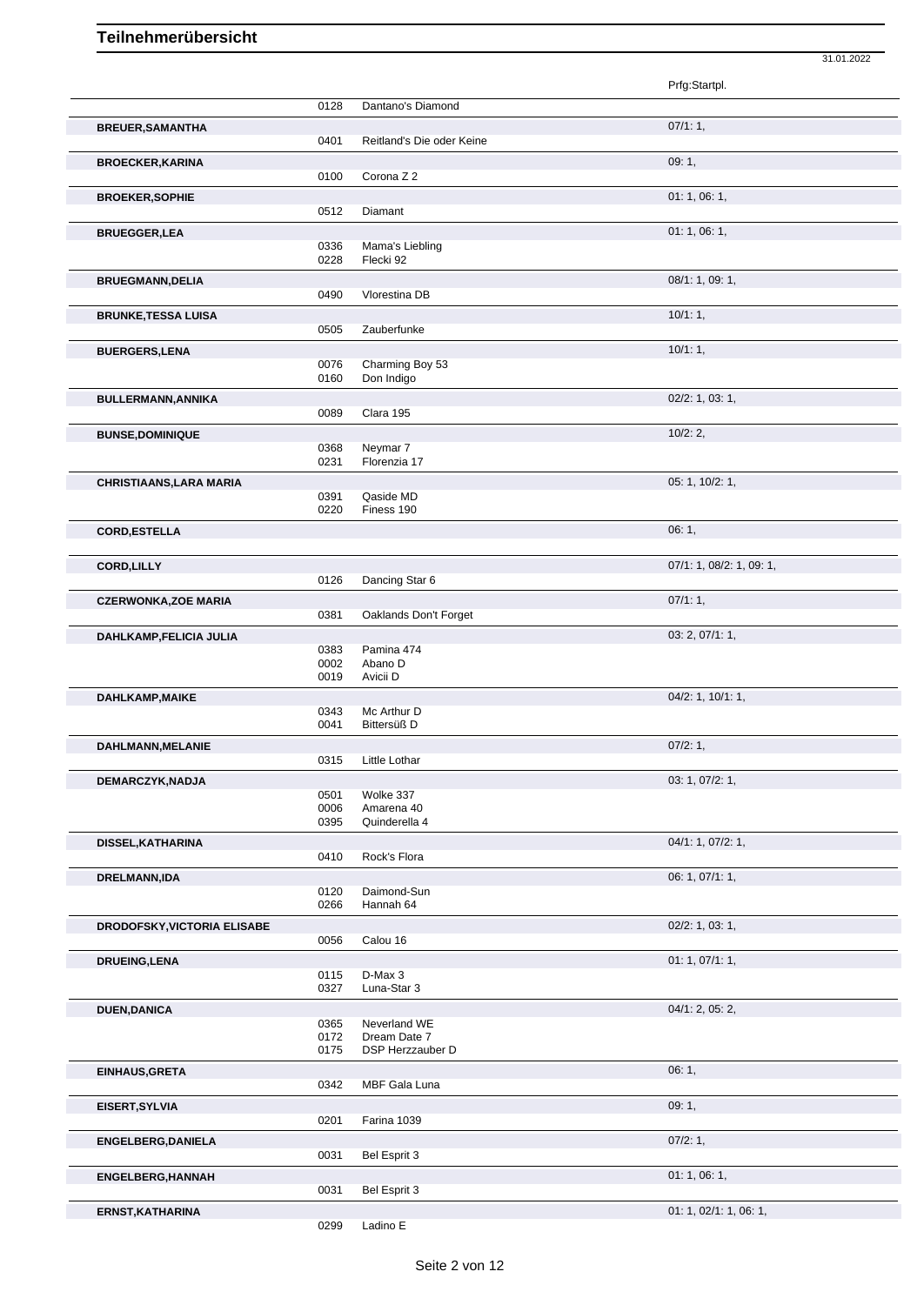|                                |                      |                                                      | Prfg:Startpl.            |
|--------------------------------|----------------------|------------------------------------------------------|--------------------------|
| <b>ESCHER, EEFJE</b>           | 0068                 | Casa Grande 2                                        | 03: 1, 07/2: 1,          |
| <b>EWERING, LINA</b>           | 0078                 | Chianti 101                                          | 01: 1, 02/1: 1,          |
| <b>EXTRA, GINA</b>             | 0455                 | Stella della Nonna                                   | 10/2:1,                  |
| <b>FELD, EMILY</b>             | 0166                 | Donatella 84                                         | 01: 1, 06: 1,            |
| <b>FLENSBERG, FABIA SOPHIA</b> | 0289                 | Jumping Girl Elissa                                  | 10/1:1,                  |
|                                | 0067                 | Carolina D                                           |                          |
| <b>FLUNKERT, MAREI</b>         | 0108                 | Cuba Libre F                                         | 10/2:1,                  |
| <b>FRIEG, GWENDOLINA</b>       | 0449                 | Sono Davanti                                         | 09:1,                    |
| <b>GEORG, ANNA</b>             | 0308<br>0223<br>0080 | Lenin 12<br>Fiona 512<br>Chica 166                   | 08/1:1,                  |
| <b>GIDDE, GRETA MIA</b>        | 0277                 | Hot Chocolate E                                      | 07/1:1,                  |
| <b>GIDDE, KIRSTEN</b>          | 0277                 | Hot Chocolate E                                      | 08/1: 1, 09: 1,          |
| <b>GLEIS, FLORINA</b>          | 0113                 | D'arcy Diamond OLD                                   | 10/1:1,                  |
| <b>GOERITZ, BRITTA</b>         | 0386                 | Piadina                                              | 10/1:1,                  |
| <b>GOLDSTEIN, HANNA</b>        | 0189                 | Escada 293                                           | 10/1:1,                  |
| <b>GOSMANN,LENI-SOPHIE</b>     | 0173<br>0493<br>0480 | Dream for Two<br>Voodoo CR<br>Velvet 122             | 07/1: 2, 08/2: 2, 09: 2, |
| <b>GRIPSHOEVER, LUTZ</b>       | 0283<br>0478<br>0122 | J - Barolo<br>Vanilla Sky 36<br>Dakota 468           | 01: 2, 02/1: 1,          |
| <b>GROSS-BOELTING, STELLA</b>  | 0049                 | <b>Boteros</b>                                       | 09:1,                    |
| <b>GROSSE-VEHNE, NELE</b>      | 0194                 | Fabriciano                                           | 08/1: 1, 09: 1,          |
| <b>GRUNDMANN,REBECCA</b>       | 0106<br>0197         | Cruiz BE<br>Fallersleben 4                           | 10/2:1,                  |
| <b>GRUTSCH,LENYA</b>           | 0517                 | Safierra                                             | 06:1,                    |
| <b>GUDE, MAIKE</b>             | 0229<br>0464         | Fleur Delacour 23<br>Tequila 326                     | 04/1: 2, 08/1: 1,        |
| HACHENEY, DANIELA              | 0095<br>0196<br>0163 | Consequento<br>Falhalwa<br>Don Natello L             | 04/2: 1, 10/1: 2,        |
| <b>HAECKER, FINJA</b>          | 0187                 | Emma Peel M                                          | 08/1:1,                  |
| HAGEDORN, LUNA                 | 0358<br>0438<br>0281 | Mr. Tabby T<br>Seppeline's Jynesco<br>I Follow You 2 | 01: 1, 02/1: 2, 03: 2,   |
| HAGEDORN, STELLA               | 0083                 | Chipolino 8                                          | 10/2:1,                  |
| <b>HAHM, NADINE</b>            | 0363<br>0444         | Nea Luz de la luna<br>Skylar Quin                    | 02/1:2,                  |
| HALFENBERG, FRANZISKA          | 0129<br>0239         | Dark Paradise<br>Fresco 43                           | 08/2: 1, 09: 1,          |

31.01.2022

**HANNING,SARA** 01: 1, 02/1: 1, 06: 1,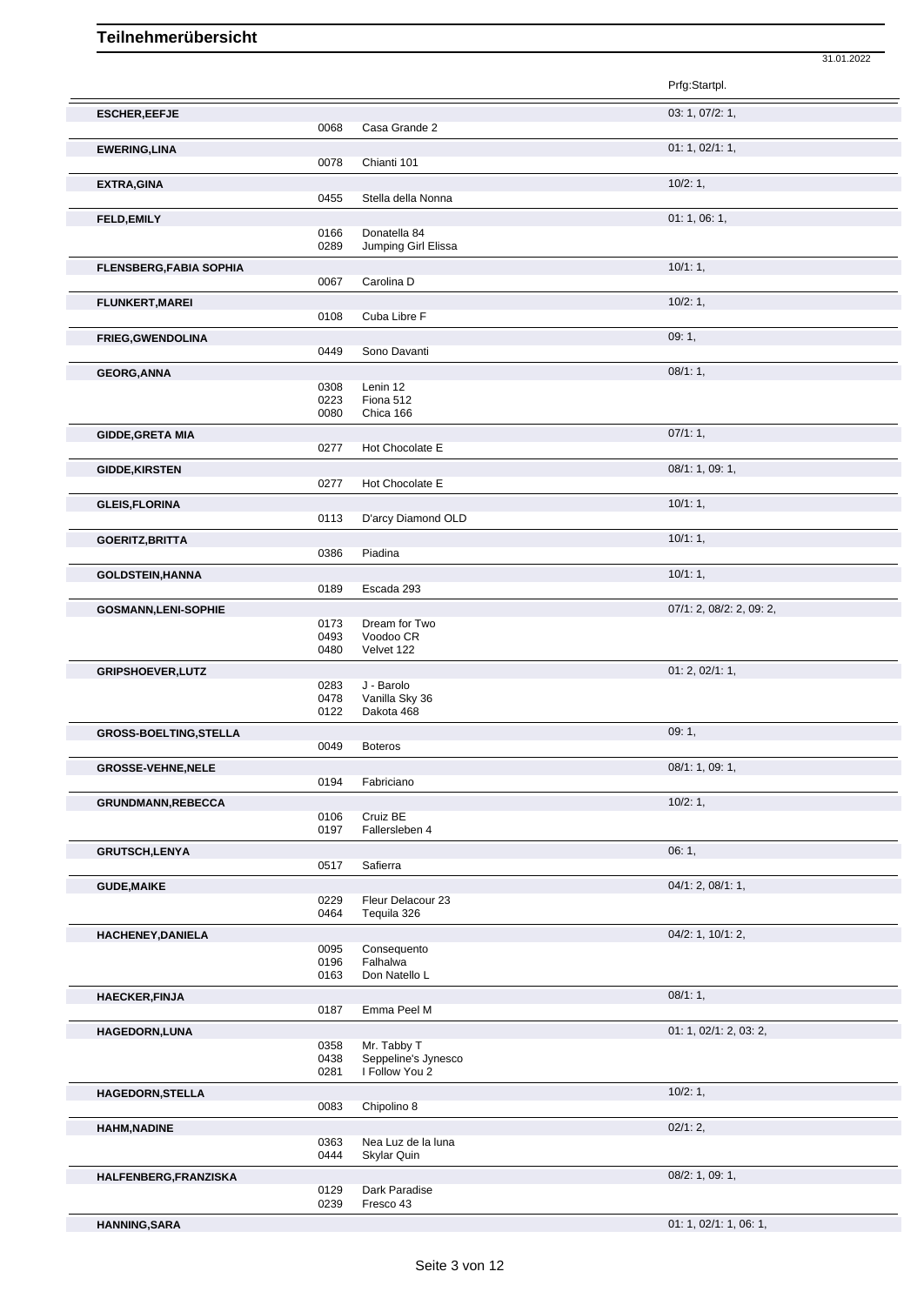|                             |              |                                            | Prfg:Startpl.                     |
|-----------------------------|--------------|--------------------------------------------|-----------------------------------|
|                             | 0434         | Scarlett 740                               |                                   |
| <b>HANNING, SOPHIA</b>      |              |                                            | 02/1: 1, 03: 1, 04/1: 2, 07/1: 2, |
|                             | 0014         | Apollo D                                   |                                   |
|                             | 0001         | A cut above                                |                                   |
| HASSMANN, ANGELINA          |              |                                            | 08/2:1,                           |
|                             | 0264         | Grimaldi's Boy                             |                                   |
| HAVERKAMP, KATHARINA        |              |                                            | 01: 1, 02/2: 1, 08/2: 1, 09: 1,   |
|                             | 0263         | Greta 185                                  |                                   |
|                             | 0350         | Mon Ami Golden Knight                      |                                   |
| <b>HAWERKAMP,LAURIEN</b>    |              |                                            | 10/1:1,                           |
|                             | 0352         | Montblanc 12                               |                                   |
| <b>HEIN, JEREMY</b>         |              |                                            | 02/2: 2, 03: 2,                   |
|                             | 0367         | Nexus Alagon                               |                                   |
|                             | 0474         | Valentino 378                              |                                   |
|                             | 0346<br>0323 | Milton 73<br>Loverboy BH                   |                                   |
|                             |              |                                            |                                   |
| <b>HEITMANN, SOPHIE</b>     | 0057         | Candy Crush 5                              | $07/2$ : 1, 09: 1,                |
|                             | 0379         | Nova <sub>73</sub>                         |                                   |
|                             |              |                                            |                                   |
| <b>HENCKE, ANNIKA</b>       | 0451         | Special Effekt SP                          | 05:1,                             |
|                             |              |                                            |                                   |
| <b>HERHOLZ, LENI</b>        |              |                                            | 01: 2, 06: 1,                     |
|                             | 0510<br>0511 | Kielee<br>Rambo                            |                                   |
|                             |              |                                            |                                   |
| <b>HOEFLICH, MERLE</b>      | 0384         | Perfect Match VEC WE                       | 06:1,                             |
|                             |              |                                            |                                   |
| <b>HOEING, FRIEDERIKE</b>   | 0005         |                                            | 08/2:1,                           |
|                             | 0184         | Alposa's Mister Murphy<br>Einfach Charmant |                                   |
|                             |              |                                            | 04/2: 1, 05: 2,                   |
| <b>HOLKENBRINK, SOPHIE</b>  | 0247         | Fynch Hatton                               |                                   |
|                             | 0236         | Franz Joseph Junior                        |                                   |
|                             | 0419         | Roots Forever                              |                                   |
| <b>HOLS, JEREMY</b>         |              |                                            | 02/2: 1, 03: 1,                   |
|                             | 0109         | Cubicki N.W.                               |                                   |
| <b>HOMANN, FABIAN LUCA</b>  |              |                                            | 01:1,06:1,                        |
|                             | 0514         | John Boy 65                                |                                   |
| <b>HUEBNER, ANIKA</b>       |              |                                            | 09:1,                             |
|                             | 0062         | Captain Connor 3                           |                                   |
| HUEWE, REBEKKA              |              |                                            | 07/1:1,                           |
|                             | 0116         | Da Capo 161                                |                                   |
| <b>HUTHWELKER, HANNES</b>   |              |                                            | 02/2: 1, 03: 1, 07/1: 1,          |
|                             | 0465         | Top Cinderella NRW                         |                                   |
| <b>ITJESHORST, JANINE</b>   |              |                                            | $02/2$ : 1, 03: 1,                |
|                             | 0032         | <b>Belino Dream</b>                        |                                   |
| <b>ITJESHORST, RONJA</b>    |              |                                            | 07/1:1,                           |
|                             | 0364         | Nero 326                                   |                                   |
| <b>JENNISSEN, AMELIE</b>    |              |                                            | 10/1:1,                           |
|                             | 0159         | Don Davidoff 5                             |                                   |
|                             | 0137         | Der Classicer                              |                                   |
| <b>JENTSCH, TOBIAS</b>      |              |                                            | 10/2:2,                           |
|                             | 0415         | Rodrigez 2                                 |                                   |
|                             | 0215         | <b>Fiderlied G</b>                         |                                   |
|                             | 0200<br>0265 | Farben Franz<br>Gun Powder Boy HG          |                                   |
|                             | 0125         | Dance with me HG                           |                                   |
| <b>JOEDECKE,HELENA</b>      |              |                                            | 08/1:1,                           |
|                             | 0098         | Cool-Boy 3                                 |                                   |
| <b>JUECKER, KLARA MARIE</b> |              |                                            | 02/1: 1, 03: 1, 07/1: 1, 08/1: 1, |
|                             | 0341         | Marla SG                                   |                                   |
|                             | 0338         | Manuka D                                   |                                   |
| KADEN-SOWE, MICHAEL         |              |                                            | 05:1,                             |
|                             | 0174         | <b>DSP Glückskeks</b>                      |                                   |
| <b>KAMPE, VALERIE</b>       |              |                                            | 10/2:1,                           |
|                             | 0407         | Rock my Heart EA                           |                                   |
| <b>KAMPMANN, SASKIA</b>     |              |                                            | 04/2: 2, 05: 1, 09: 1,            |
|                             | 0013         | Antharius                                  |                                   |
|                             | 0150         | Diani Beach 3                              |                                   |
|                             | 0114         | D-Fender                                   |                                   |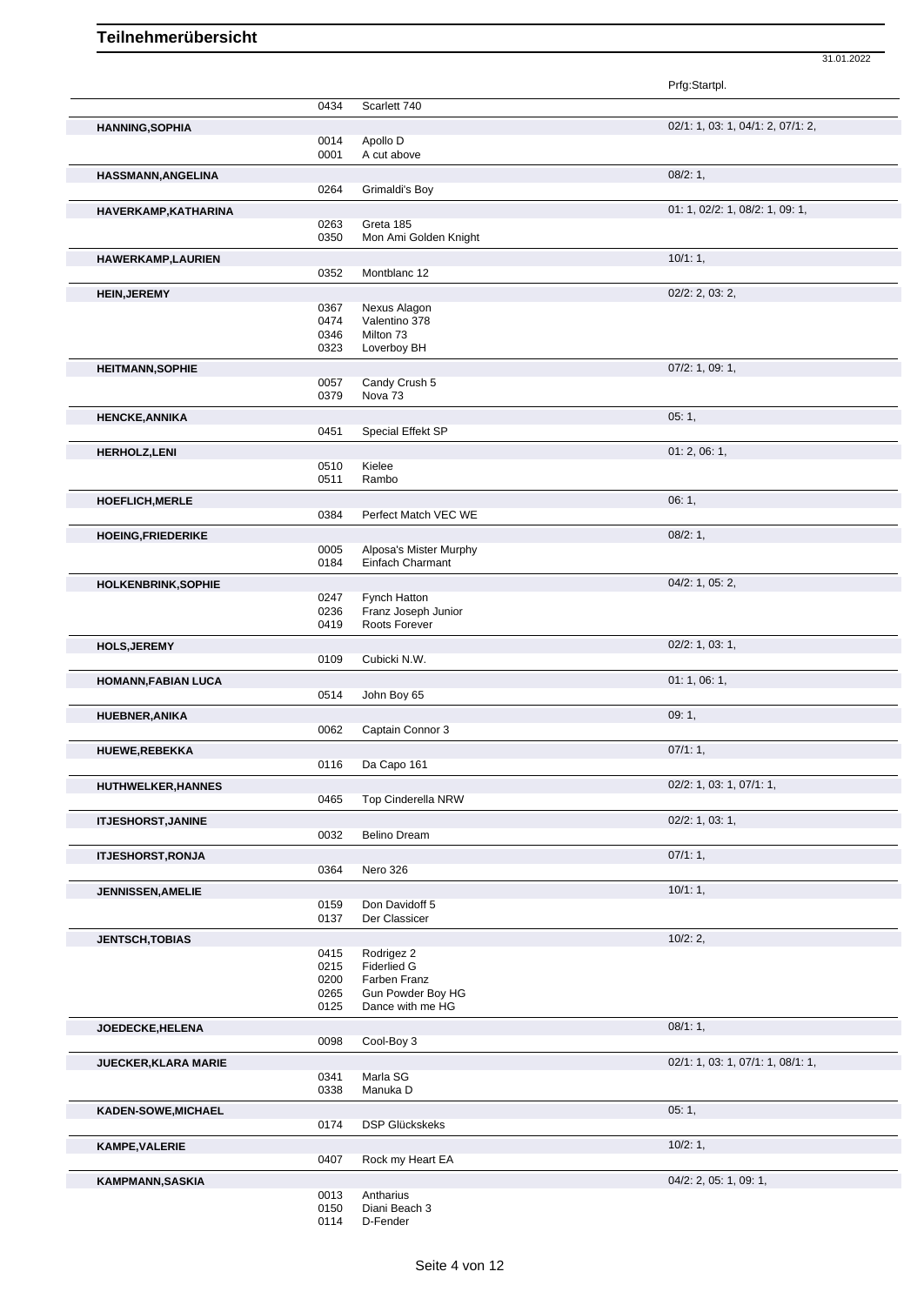|                                 |              |                                          | Prfg:Startpl.      |
|---------------------------------|--------------|------------------------------------------|--------------------|
|                                 | 0018         | Arthur fân it Pompebled                  |                    |
| <b>KASPER, DANIELA</b>          |              |                                          | 10/1:1,            |
|                                 | 0293<br>0110 | Kjarafjord<br>Cute Summerwine de luxe    |                    |
| KASTEN, LARA-MARIA              |              |                                          | 08/1: 1, 09: 1,    |
|                                 | 0304         | Laurentina E                             |                    |
| <b>KERNBACH, EMILY LOUISA</b>   |              |                                          | 08/2:1,            |
|                                 | 0148         | Diamond 104                              |                    |
| <b>KLEINE BECKMANN, MELANIE</b> |              |                                          | 10/1:1,            |
|                                 | 0269         | HB Daim                                  |                    |
| <b>KLENKE, SVETLANA</b>         |              |                                          | 05:1,              |
|                                 | 0036         | <b>Belle Dream</b>                       |                    |
| <b>KLINGENSTEIN, THEA</b>       |              |                                          | 06:1,              |
|                                 | 0499         | Winny 184                                |                    |
| <b>KLUEMPER,LINN</b>            |              |                                          | 07/1:1,            |
|                                 | 0058         | Candyman 145                             |                    |
| <b>KLUEMPER, MARLA</b>          |              |                                          | $07/1:1$ ,         |
|                                 | 0273         | Highlight of my Heart 2                  |                    |
| <b>KNAPMOELLER, MAIK</b>        |              |                                          | 10/1:1,            |
|                                 | 0420         | Rosewood 6                               |                    |
|                                 | 0167         | Donna Elena 4                            |                    |
| <b>KNOTHE, JULIA</b>            |              |                                          | 10/1:1             |
|                                 | 0017         | Arrow 17                                 |                    |
| <b>KNUEHL, SAMIRA NINJA</b>     | 0222         | Finoglio                                 | 10/1:1,            |
|                                 |              |                                          |                    |
| <b>KOCH, LAURA</b>              | 0258         | Good-Morning M                           | 08/1:1,            |
|                                 |              |                                          |                    |
| KOEHLER, CHARLOTT               | 0424         | Sambaman K                               | 02/1: 1, 03: 1,    |
|                                 |              |                                          |                    |
| <b>KOEHNE, MONA THERES</b>      | 0430         | Sansa 6                                  | 03:1,              |
|                                 |              |                                          |                    |
| <b>KOHNLE, MALEEN</b>           | 0436         | Schufro's Schoki                         | 04/1:1,            |
|                                 |              |                                          | 05:1,              |
| KOPYCIOK, LENA                  | 0298         | La Pitufina 3                            |                    |
| KORTENBACH, CHRISTINA           |              |                                          | 01: 2, 02/1: 1,    |
|                                 | 0059         | Cantara 101                              |                    |
|                                 | 0310         | Light on fire                            |                    |
| <b>KRAEMER, KIM VICTORIA</b>    |              |                                          | 10/1:1,            |
|                                 | 0426         | Samedi M                                 |                    |
| <b>KREUTZER, JOHANNA</b>        |              |                                          | 07/2:1,            |
|                                 | 0240         | Freule-Utopia                            |                    |
| KUBEREK, NELE                   |              |                                          | $02/2$ : 2, 03: 2, |
|                                 | 0378<br>0488 | Nouveaute de Van Gogh<br>Viva la Vida 21 |                    |
|                                 | 0261         | Grande Dame 24                           |                    |
| KUEHLE, LEONIE                  |              |                                          | 07/2:1,            |
|                                 | 0103         | Crack's Conner VO                        |                    |
| <b>KUEPER, CINDY</b>            |              |                                          | 10/2:1,            |
|                                 | 0061         | Captain Blaubär N                        |                    |
| KUHLAGE,LEONIE                  |              |                                          | 02/2: 1, 03: 2,    |
|                                 | 0303         | Last Knight Lacar                        |                    |
|                                 | 0295         | La Chiccoletta S                         |                    |
| KUHLMANN, HELENA                |              |                                          | 01: 1, 06: 1,      |
|                                 | 0500         | Wolfskin 4                               |                    |
| <b>KUNST, MAREEN</b>            |              |                                          | 07/2: 1, 08/1: 1,  |
|                                 | 0085         | Chocolate man                            |                    |
| <b>LAMMERT, MELANIE</b>         |              |                                          | 10/2:1,            |
|                                 | 0135         | Delia Edessa                             |                    |
| LANGENSTROTH,IDA                |              |                                          | 03:1,              |
|                                 | 0185         | El Christobal                            |                    |
| <b>LANSING, MIKA</b>            |              |                                          | 01: 1, 02/2: 1,    |
|                                 | 0066         | Carlotta 333                             |                    |
| LEVERINGHAUS, SABRINA           | 0255         | Go West 15                               | 04/1: 1, 08/2: 1,  |
|                                 |              |                                          |                    |

31.01.2022

0101 Cosmopolitan E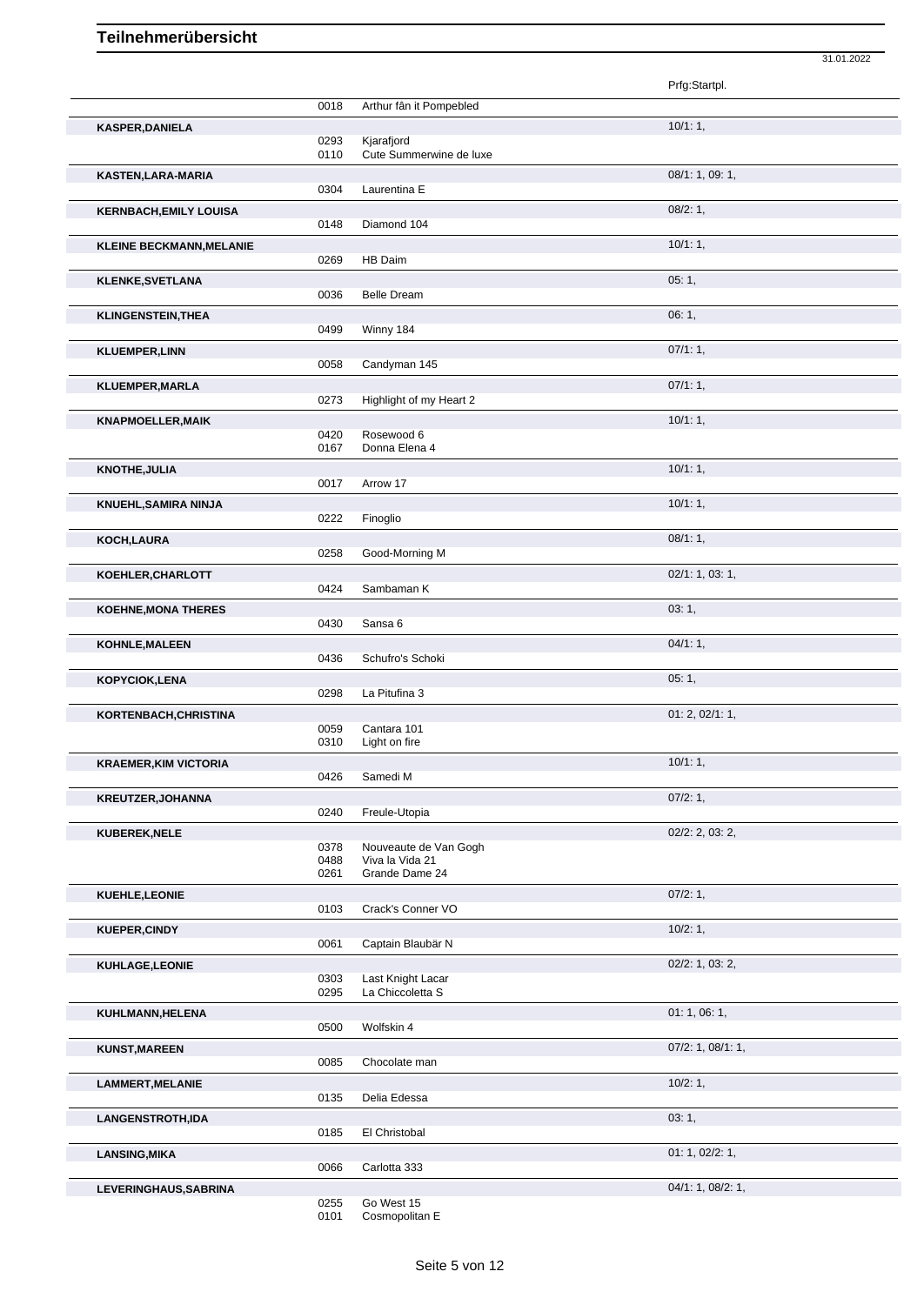|                               |              |                                       | Prfg:Startpl.     |
|-------------------------------|--------------|---------------------------------------|-------------------|
|                               | 0028         | Be my Michel                          |                   |
| LEVERINGHAUS, SASKIA          |              |                                       | 09:1,             |
|                               | 0255         | Go West 15                            |                   |
|                               | 0101<br>0071 | Cosmopolitan E<br>Catch the Crown     |                   |
| <b>LIENEWEG, MIRIAM</b>       |              |                                       | 07/2:1,           |
|                               | 0088         | Claire De Lune 36                     |                   |
|                               | 0226         | <b>First Sensation</b>                |                   |
| LILIENBECKER, CHARLOTTE ELIZA |              |                                       | 04/2: 1, 10/1: 2, |
|                               | 0192         | Fabalou Cooper                        |                   |
|                               | 0051<br>0043 | <b>Brettano JK</b><br>Blue Moon 29    |                   |
|                               | 0252         | Gina's Jazz                           |                   |
| LOEER, JOHANNA                |              |                                       | 10/1:1,           |
|                               | 0312         | Linus loves dancing                   |                   |
|                               | 0219         | Fine Floriano                         |                   |
| <b>LOEFKEN, ANNA</b>          |              |                                       | 03:1,             |
|                               | 0382         | Out of the Blue 3                     |                   |
| LOEKER, MELANIE               |              |                                       | 10/1:1,           |
|                               | 0164         | Don Negro 7                           |                   |
| <b>LUDWIGS, MARKUS</b>        |              |                                       | 04/2:2            |
|                               | 0029<br>0092 | Because<br>Cloud number ten           |                   |
| LUEBKE, LEONIE                |              |                                       | 10/2:1,           |
|                               | 0016         | Armani-Dylong                         |                   |
| MACHA, AALIYAH                |              |                                       | 01: 1, 02/2: 1,   |
|                               | 0387         | Pit SG                                |                   |
|                               | 0403         | <b>Rica 105</b>                       |                   |
|                               | 0287         | <b>Joy 400</b>                        |                   |
| <b>MAKOLLA, SOPHIA</b>        | 0328         | Lyjando                               | 01:1,             |
|                               |              |                                       |                   |
| <b>MEIER, HELENA</b>          | 0180         | Dylan 16                              | 10/1:1,           |
|                               |              |                                       |                   |
| <b>MEYER, JULE</b>            | 0285         | Janosch 676                           | 08/2:1,           |
| <b>MIERCK, STELLA MARIE</b>   |              |                                       | 06: 1, 07/1: 1,   |
|                               | 0007         | Amethist D                            |                   |
| MILOCHEVITCH, HECTOR          |              |                                       | 10/1:1,           |
|                               | 0038         | Bernado R                             |                   |
| MUENSTER, KATHARINA           |              |                                       | 07/1:1,           |
|                               | 0053         | C'est la vie 222                      |                   |
| NABBEFELD, THERESA            |              |                                       | 10/2:1,           |
|                               | 0248         | Garfield 250                          |                   |
|                               | 0142         | Devalero                              |                   |
| NACHTIGAELLER, GRIT           |              |                                       | 07/2: 1,          |
|                               | 0025<br>0445 | Balvenie 4<br>Smeralda 6              |                   |
| NAWROT, SABRINA               |              |                                       | 04/2: 2, 05: 1,   |
|                               | 0097         | Cool Blue Eyes                        |                   |
|                               | 0208         | Feiner Fürst 5<br>Der kleine Herzbube |                   |
|                               | 0138<br>0259 | Gouden Hart FB                        |                   |
| NELLE, CHANTAL                |              |                                       | 07/2:1,           |
|                               | 0421         | Royal Rouge 5                         |                   |
| NEUHOFF, SASKIA               |              |                                       | 07/2:1,           |
|                               | 0393         | Quentino 30                           |                   |
| NEUMANN, CARA                 |              |                                       | 04/1: 1, 07/1: 1, |
|                               | 0130         | Darlinda                              |                   |
| NIEHUES, ANNA-LENA            |              |                                       | 10/2:1,           |
|                               | 0394         | Quimbaya 6                            |                   |
| NIEHUES, KATHRIN              |              |                                       | 10/2:1,           |
|                               | 0414<br>0232 | Rocosi Royal<br>Flow 5                |                   |
|                               |              |                                       |                   |
| NIEHUES-UNGETHUEM, SUSANNE    | 0337         | Mambo D                               | 08/1:1,           |
|                               |              |                                       | 07/2:1,           |
| NIEMANN, ELISA                | 0088         | Claire De Lune 36                     |                   |
| NIECCINA DIDTE                |              |                                       | 07/1.1            |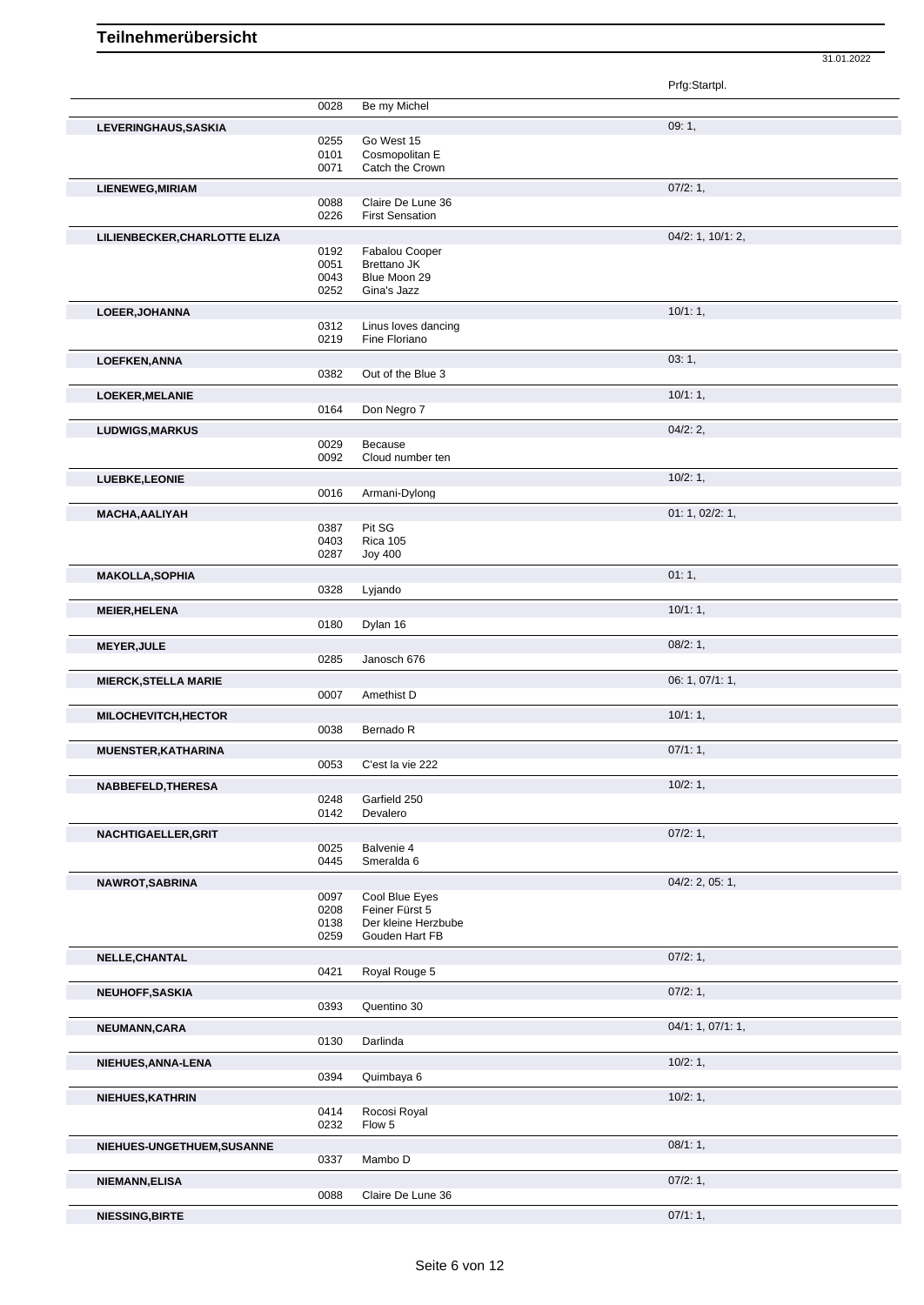|                                    |              |                               | Prfg:Startpl.            |
|------------------------------------|--------------|-------------------------------|--------------------------|
|                                    | 0188         | Escada 291                    |                          |
|                                    | 0271         | Henry 397                     |                          |
| NIEWERTH, LARA                     |              |                               | 07/2: 1, 09: 1,          |
|                                    | 0132         | De May 3                      |                          |
| NIEWIND, JESSICA                   |              |                               | 04/1:1,                  |
|                                    | 0347         | Ming Jung                     |                          |
| NOTTMEIER, AMELIE                  |              |                               | 04/1:1,                  |
|                                    | 0402         | Renade 3                      |                          |
| NOWAG, BIANCA                      |              |                               | $04/2$ : 2, 05: 1,       |
|                                    | 0482<br>0169 | Venezia 86<br>Doppelherz      |                          |
|                                    |              |                               |                          |
| NOWAK-NIZETIC, MICHELLE            | 0251         | Giant Superman                | 09:1,                    |
|                                    |              |                               | 10/2:3,                  |
| NUECKEL, ISABEL                    | 0440         | Shaman 15                     |                          |
|                                    | 0282         | Ingo 185                      |                          |
|                                    | 0491         | Voice of Germany              |                          |
| <b>OMMELN, DENISE</b>              |              |                               | 09:1,                    |
|                                    | 0349         | Mister Macho                  |                          |
| <b>OSTERHAUS, MAJA</b>             |              |                               | 08/2:1,                  |
|                                    | 0483         | Venustas Jellybaby WE         |                          |
| <b>OSTERHOFF, JANINE</b>           |              |                               | 04/1: 1, 09: 1,          |
|                                    | 0516<br>0213 | Davina 171<br>Fianissima      |                          |
| <b>OSTERHOFF, LAURENTIEN PAULA</b> |              |                               | 06: 1, 07/1: 1,          |
|                                    | 0355         | Mr. Handsome 4                |                          |
|                                    | 0111         | D - Black                     |                          |
| <b>OSTERHOFF, MARIELEN THERESA</b> |              |                               | 07/1: 1, 08/1: 1,        |
|                                    | 0296<br>0355 | La Jolie 73<br>Mr. Handsome 4 |                          |
|                                    |              |                               |                          |
| <b>OSTERHOFF, MAXIMILIA</b>        | 0296         | La Jolie 73                   | 05: 1, 08/2: 2, 09: 1,   |
|                                    | 0233         | Flying Be                     |                          |
|                                    | 0355         | Mr. Handsome 4                |                          |
|                                    | 0111<br>0443 | D - Black<br>Sisters Dream    |                          |
| PAPENFUSS, LENJA                   |              |                               | 01: 1, 06: 1,            |
|                                    | 0348         | Miss Malu 3                   |                          |
| <b>PASCHE, MILEA</b>               |              |                               | 04/1:1,                  |
|                                    |              |                               |                          |
| <b>PELZER, SIMONE</b>              |              |                               | 08/1:1,                  |
|                                    | 0156         | Doctor Mo                     |                          |
| PETER, JUDITH                      |              |                               | 07/1:1,                  |
|                                    | 0202         | <b>Fashion Dancer</b>         |                          |
| PETSCHELT, PIA                     |              |                               | 09:1,                    |
|                                    | 0366         | New Dandy Boy                 |                          |
| PEVELING-OBERHAG, SIMONE           |              |                               | 08/2: 1, 10/1: 1,        |
|                                    | 0147         | Diamare LOH                   |                          |
| PHILIPP, MARISA                    |              |                               | 10/2:2,                  |
|                                    | 0186<br>0322 | Emil V<br>Louisa Vuitton      |                          |
|                                    | 0242         | Friggedy                      |                          |
|                                    | 0195         | Fairylane                     |                          |
| PICKERS, FRIEDRICH                 |              |                               | 02/2: 1, 03: 1,          |
|                                    | 0294         | Kleiner Prinz 39              |                          |
| <b>PLAGMANN, FRIEDERIKE</b>        |              |                               | 05:1,                    |
|                                    | 0021         | Baccara 188                   |                          |
| POELLING, CAROLIN                  |              |                               | 04/1:1,                  |
|                                    | 0009         | Ampcrio                       |                          |
| POHL, LAURA                        | 0210         | Felix der Glückliche 6        | 07/2:1,                  |
|                                    |              |                               |                          |
| PORSCHEN, EMILY                    | 0331         | Magic Flame 2                 | 08/1:1,                  |
|                                    |              |                               |                          |
| POSTELT, SOPHIE                    | 0468         | <b>Top Nawaro</b>             | 06:1,                    |
| POTTHINK, ALINA                    |              |                               | $02/2$ : 1, 03: 1,       |
|                                    | 0072         | Cava 7                        |                          |
| POTTHINK, MICHAEL                  |              |                               | 04/2: 2, 05: 2, 10/2: 1, |
|                                    |              |                               |                          |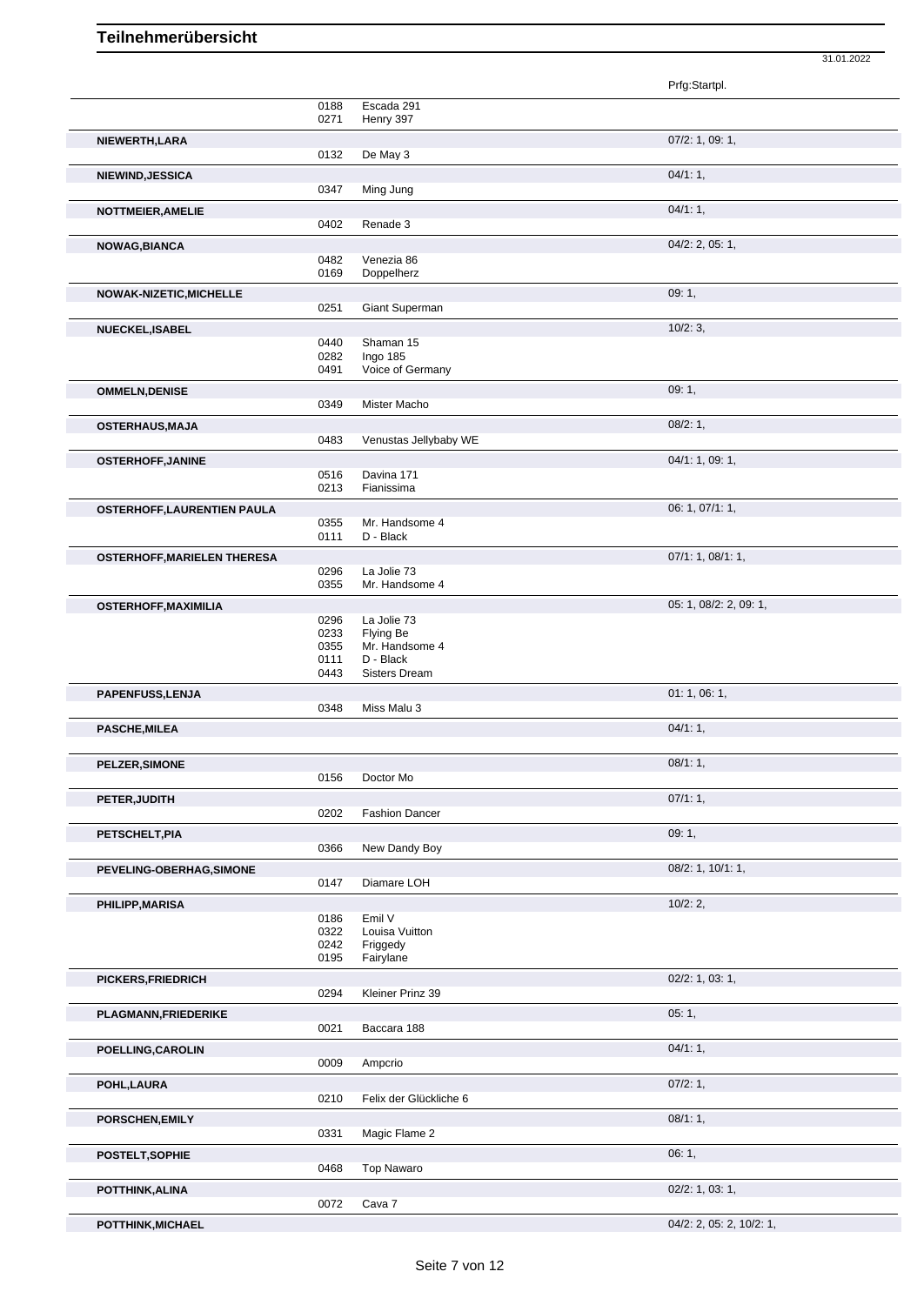Prfg:Startpl.

|                                                       | 0209<br>0508<br>0433<br>0437<br>0507 | Felipino<br>Zoul Beat<br>Sayo Cavaluna<br>Selected 3<br>Zippero |                   |
|-------------------------------------------------------|--------------------------------------|-----------------------------------------------------------------|-------------------|
| PRAETOR, JOHANA                                       | 0035                                 | Bella Mi 3                                                      | 07/2:1,           |
| <b>PULKUS, BEATE</b>                                  | 0507                                 | Zippero                                                         | 10/1:1,           |
| <b>QUARTIER, ROBIN</b>                                | 0335                                 | Major Milan                                                     | 08/1:1,           |
| QUINKENSTEIN, ALINA                                   |                                      |                                                                 | 04/1:1,           |
|                                                       | 0502                                 | Zack's Frieda                                                   |                   |
| RABE, ELENA-MARIELLA                                  | 0026<br>0268<br>0235                 | Barcley 15<br>Hasadeurs Junior<br>Formschön                     | 10/2:1,           |
| RAGUSE, DOROTHEA                                      | 0245                                 | Fürst Fridolin 7                                                | 07/2:1,           |
| RATZLAFF, MIA                                         | 0107                                 | Crunchy Nut M                                                   | 08/1:1,           |
| RAWERT, JOHANNES                                      | 0473                                 | Unominko 3                                                      | 02/1: 1, 07/1: 1, |
| RAWERT, MICHAEL                                       | 0489                                 | Viva Sunshine K                                                 | 01: 1, 06: 1,     |
| RENGSHAUSEN, JANA                                     |                                      |                                                                 | 07/2:1,           |
|                                                       | 0308                                 | Lenin 12                                                        |                   |
| <b>RESING, EVA</b>                                    | 0124<br>0254                         | Damon's Paula FB<br>Glückskind FB                               | 05: 1, 09: 2,     |
| <b>RICHTER, ANNIE</b>                                 | 0513                                 | Cayenne 260                                                     | 06: 1,            |
| <b>RIETMANN, SOPHIE</b>                               | 0033                                 | Bella 991                                                       | 01: 1, 06: 1,     |
|                                                       |                                      |                                                                 | 10/1:1,           |
| <b>ROEPER, WIEBKE</b>                                 | 0330<br>0198<br>0199                 | Magic Brandy Candy<br>Fantastic Magic 2<br>Farbamour Magic      |                   |
| ROHE, JOANA                                           |                                      |                                                                 | 04/1: 1, 08/2: 1, |
|                                                       | 0409<br>0141                         | Rock'n'Roll<br>Despacito 27                                     |                   |
| <b>ROMBECK,LIVI MAITE</b>                             | 0139                                 | Descara 15                                                      | 07/1:1,           |
| <b>ROSE, ALINA</b>                                    | 0011                                 | Andorra la velle                                                | 08/1:1,           |
| ROUSEK, JANA                                          |                                      | Nina van Stal de Lagevoort                                      | 06:1,             |
| ROUSEK, SARAH                                         | 0371                                 |                                                                 | 06:1,             |
| <b>RUELLING, EMILY</b>                                | 0373                                 | Ninou 4                                                         | 01:1,             |
|                                                       | 0515                                 | Durina 37                                                       |                   |
| RUFF, JANA                                            | 0442                                 | Silverline 6                                                    | 10/2:1,           |
| <b>SAMOW, ALINA</b>                                   | 0472                                 | Top Zafiro                                                      | 01: 1, 06: 1,     |
| SANDHOWE, THERESA                                     |                                      |                                                                 |                   |
|                                                       |                                      |                                                                 | 04/1:1,           |
|                                                       | 0224                                 | First Date 13                                                   |                   |
| <b>SCHAPER, SASKIA</b>                                | 0466                                 |                                                                 | 04/1:1,           |
| <b>SCHEVE, MARIE-THERES</b>                           | 0075                                 | <b>Top Fino</b><br>Chanou 4                                     | 08/1:1,           |
| <b>SCHMELZ, EMMA SOPHIE</b>                           |                                      |                                                                 | 08/1:1,           |
|                                                       | 0253                                 | Gino Brown N                                                    |                   |
| <b>SCHMITT, NIKA NALIA</b><br><b>SCHMITZ, MAX-TOM</b> | 0276                                 | Hollister's Boy                                                 | 06:1,<br>03:1,    |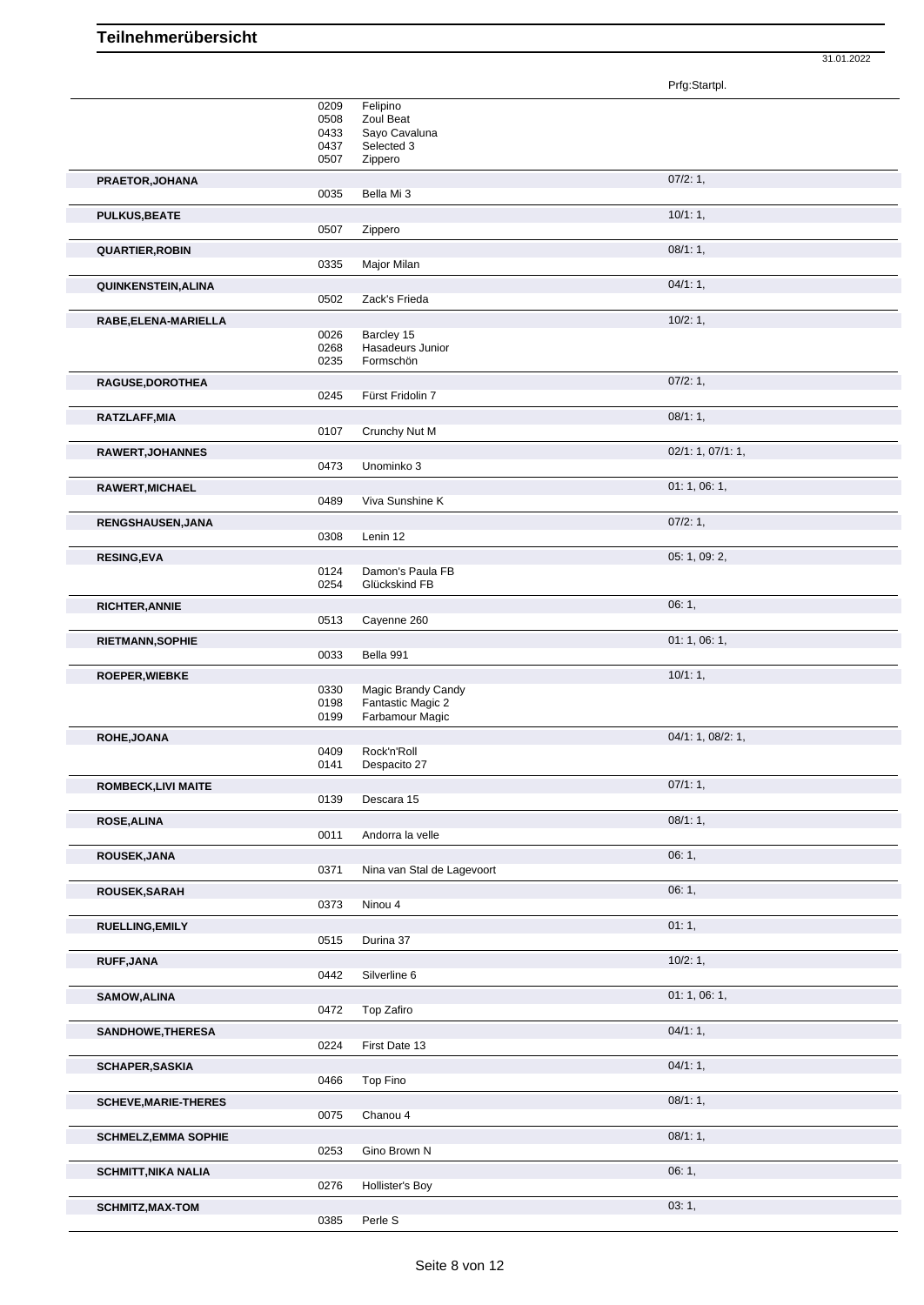|                                     |              |                                            | Prfg:Startpl.            |
|-------------------------------------|--------------|--------------------------------------------|--------------------------|
| <b>SCHMORLEIZ, MALIN</b>            |              |                                            | 08/2: 2, 09: 1,          |
|                                     | 0162<br>0372 | Don Miguel FH<br>Ninjago 5                 |                          |
|                                     |              |                                            |                          |
| SCHNEIDER-NEUENBURG, SVENJA         | 0286         | Jennie Z                                   | 02/1:1,                  |
| <b>SCHOEMER, FLORENTINA SOPHIE</b>  |              |                                            | 06:1,                    |
|                                     | 0390         | <b>PWR Cassius</b>                         |                          |
| <b>SCHOEMER, JOHANNA MARIE</b>      |              |                                            | 09: 2, 10/1: 1,          |
|                                     | 0400         | Ramina 188                                 |                          |
|                                     | 0390         | <b>PWR Cassius</b>                         |                          |
| <b>SCHOLBROCK, MARIE</b>            |              |                                            | $02/2$ : 1, 03: 1,       |
|                                     | 0370<br>0063 | Nilson L<br>Cara Candida                   |                          |
| <b>SCHREIBER, PIA SOPHIE</b>        |              |                                            | 02/2: 2, 03: 2, 08/1: 1, |
|                                     | 0086         | Chocolate Noir 4                           |                          |
|                                     | 0354         | Motsi Mabuse 2                             |                          |
| <b>SCHROEDER,LUCY-MARIE</b>         |              |                                            | 08/2:1,                  |
|                                     | 0133         | Dejavue OL                                 |                          |
| <b>SCHROEDER, PAULA</b>             |              |                                            | 10/1:1,                  |
|                                     | 0181         | E'Darling B                                |                          |
| <b>SCHULTE-ORTBECK, JASMIN</b>      | 0134         | Del-Ray                                    | 04/2: 2, 10/2: 1,        |
|                                     | 0151         | Diaz 16                                    |                          |
|                                     | 0146         | Diamantenstaub JSO                         |                          |
|                                     | 0170<br>0046 | Dorfschönheit JSO<br>Bona Labelle S        |                          |
|                                     | 0256         | Gold Gelb                                  |                          |
|                                     | 0244         | Funkelauge V                               |                          |
| <b>SCHULZE EISTRUP, SOPHIA</b>      |              |                                            | 04/1:1,                  |
|                                     | 0037         | Ben Joey                                   |                          |
| <b>SCHULZE SCHLEITHOFF, RICARDA</b> | 0221         | Finnland 2                                 | 10/2:1,                  |
|                                     | 0053         | C'est la vie 222                           |                          |
|                                     | 0439         | Sergeant Pepper 49                         |                          |
|                                     | 0307<br>0405 | Lemon 46<br>Rob Roy van het Klavertje      |                          |
| <b>SCHULZE SUTTHOFF, LARS</b>       |              |                                            | 04/2: 2, 05: 2, 10/2: 1, |
|                                     | 0203         | Favorit Unico                              |                          |
|                                     | 0492         | <b>Voller Emotionen</b><br>Romance Edition |                          |
|                                     | 0417<br>0412 | Rockin' Robbin                             |                          |
| <b>SCHULZE ZUMKLEY, JOHANNA</b>     |              |                                            | 07/1: 1, 08/1: 1,        |
|                                     |              | 0272 Higgins 57                            |                          |
|                                     | 0320<br>0463 | Looping 71<br>Tamiro 28                    |                          |
|                                     | 0119         | Dagalier                                   |                          |
| <b>SCHULZE ZUMKLEY,LISA</b>         |              |                                            | 07/1:1,                  |
|                                     | 0320         | Looping 71                                 |                          |
|                                     | 0119         | Dagalier                                   |                          |
| <b>SCHUSTER, CAROLIN</b>            |              |                                            | 04/1:1,                  |
|                                     |              |                                            |                          |
| <b>SCHWAN, VIVICA</b>               | 0102         | Count de Bourget                           | 09: 1, 10/1: 1,          |
|                                     |              |                                            | 08/1:1,                  |
| SIEGER, FLORENTINE                  | 0064         | Carlo MS                                   |                          |
| <b>SOMMER, SILKE</b>                |              |                                            | 02/2: 1, 03: 1,          |
|                                     | 0270         | Heavens Light 2                            |                          |
| SPICHAL, HANNAH                     |              |                                            | 06: 1, 07/2: 1,          |
|                                     | 0291         | Kenricks Kosmo                             |                          |
| <b>STEINER, JAN</b>                 |              |                                            | 05:1,                    |
|                                     |              |                                            |                          |
| <b>STEINKAMP,FELIX</b>              |              |                                            | 01: 1, 06: 1,            |
|                                     | 0024         | Bako 4                                     |                          |
| STOFF, TATJANA                      | 0477         | Vanilla Rose 3                             | 10/2:1,                  |
|                                     |              |                                            |                          |
| <b>STRANGHOENER, LISA-CHRISTIN</b>  | 0345         | Michel Angelo K                            | $02/2$ : 2, 03: 1,       |
|                                     | 0249         | Germo                                      |                          |
| <b>STRATMANN, HELLA</b>             |              |                                            | 05: 1, 08/2: 1, 09: 1,   |
|                                     | 0411         | Rocket Dancer                              |                          |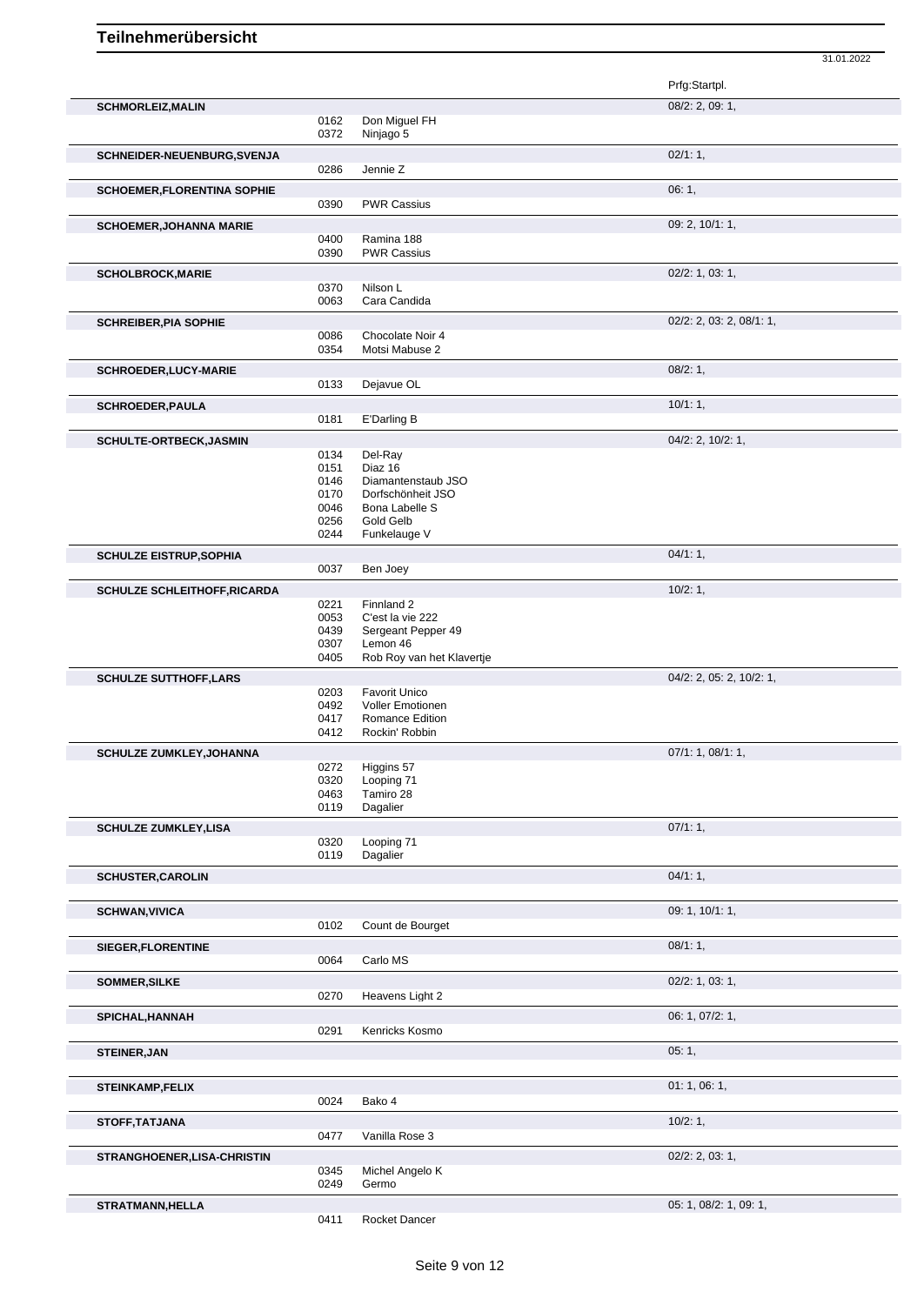|                            |              |                                | 31.01.2022         |
|----------------------------|--------------|--------------------------------|--------------------|
|                            |              |                                | Prfg:Startpl.      |
|                            | 0204         | Fay la Vita                    |                    |
|                            | 0452         | Special Surprise 3             |                    |
| STREITBERG, JOHANNA        |              |                                | 07/2:1,            |
|                            | 0440         | Shaman 15                      |                    |
| <b>STRIEBECK, SVENJA</b>   | 0127         | Danny Belucci 2                | 10/2:1,            |
| STRUCKSBERG, ANN-CHRISTIN  |              |                                | 09:1,              |
|                            | 0010         | Amy-Amazing Grace              |                    |
| <b>SUEMNICK, JANA</b>      |              |                                | 07/1:1,            |
|                            | 0292         | Kibara 3                       |                    |
| <b>SULT, BERIT JORUNN</b>  | 0171         | Dr.Dolittle 6                  | 07/1:1,            |
| <b>SULT, JORDIS ELINA</b>  |              |                                | 07/1:1,            |
|                            | 0339         | Marcristo TF                   |                    |
| TAPKEN, KIRA-ANTONIA       |              |                                | $04/2$ : 2, 05: 1, |
|                            | 0118<br>0168 | Dacurio<br>Donna Luna 23       |                    |
| <b>TAUBER, FRIEDA</b>      |              |                                | 10/2:1,            |
|                            | 0416         | Rolex 99                       |                    |
|                            | 0398<br>0317 | Quotenknaller<br>Livino        |                    |
| <b>TEIGELER, AMELIE</b>    |              |                                | 07/1: 1, 08/2: 1,  |
|                            | 0469         | <b>Top Niklas</b>              |                    |
|                            | 0091<br>0470 | Clementina<br>Top Vancouver    |                    |
| <b>TEMMING, JANA</b>       |              |                                | 04/1: 2, 07/2: 1,  |
|                            | 0425         | Sambuca 105                    |                    |
|                            | 0020         | Bacardi 253                    |                    |
| <b>TERSCHLUESEN, MEIKE</b> | 0333         | Maifees Letzter                | 09:1,              |
| <b>TERSTAPPEN, MARIE</b>   |              |                                | 06: 1,             |
|                            | 0487         | Viva La Diva 2                 |                    |
| <b>TEUFEL, SINIA</b>       |              |                                | 02/1: 1, 08/1: 1,  |
|                            | 0165         | Don Rusco                      |                    |
| THABE, HELENE MILA         | 0079         | Chiaro T                       | 01:2,              |
|                            | 0418         | Ronny 368                      |                    |
| <b>THABE, JOSEFINE</b>     |              |                                | 01: 1, 02/1: 2,    |
|                            | 0079<br>0105 | Chiaro T<br>Cruising 14        |                    |
| THAMM, JANA MARIE          |              |                                | 04/2: 3, 05: 1,    |
|                            | 0048         | Bordeaux L'amour               |                    |
|                            | 0144<br>0485 | Diabella Deluxe<br>Violetta 93 |                    |
|                            | 0023         | Bajar 31                       |                    |
|                            | 0340<br>0155 | Mariepoosa<br>Django 457       |                    |
|                            | 0178         | Duke of Happiness 2            |                    |
| <b>THEWES, ANNA</b>        |              |                                | 07/2:1,            |
|                            | 0380         | Now-or-never 3                 |                    |
| THURN, EMILY SUNSHINE      | 0506         | Zilhouette's Cashmaker         | 08/1:1,            |
|                            | 0460         | Sunshine's Copilot             |                    |
| TILLMANN, HANNA            |              |                                | 10/1:1,            |
|                            | 0047         | Bond Girl 11                   |                    |
| <b>TOBEI, KRYSTIN</b>      | 0314         | Little Lane                    | 07/2:1,            |
| <b>TSCHAESCHKE,LISA</b>    |              |                                | 07/2: 1, 09: 1,    |
|                            | 0121         | Dakota 452                     |                    |
| TUEPKER, EVA-MARIA         |              |                                | $04/2$ : 2, 05: 1, |
|                            | 0112<br>0216 | D'accord T 3<br>Fienchen 54    |                    |
|                            | 0157         | Domino T 3                     |                    |
| <b>TUOMINEN,IDA</b>        |              |                                | 04/1:1,            |
|                            | 0044         | <b>Bob 85</b>                  |                    |
| UHR, LILLY                 | 0050         | Brentano <sub>O</sub>          | 02/1:1,            |
|                            |              |                                | 03:1,              |
| UNTERBERG, ALENA           | 0027         | Batida 135                     |                    |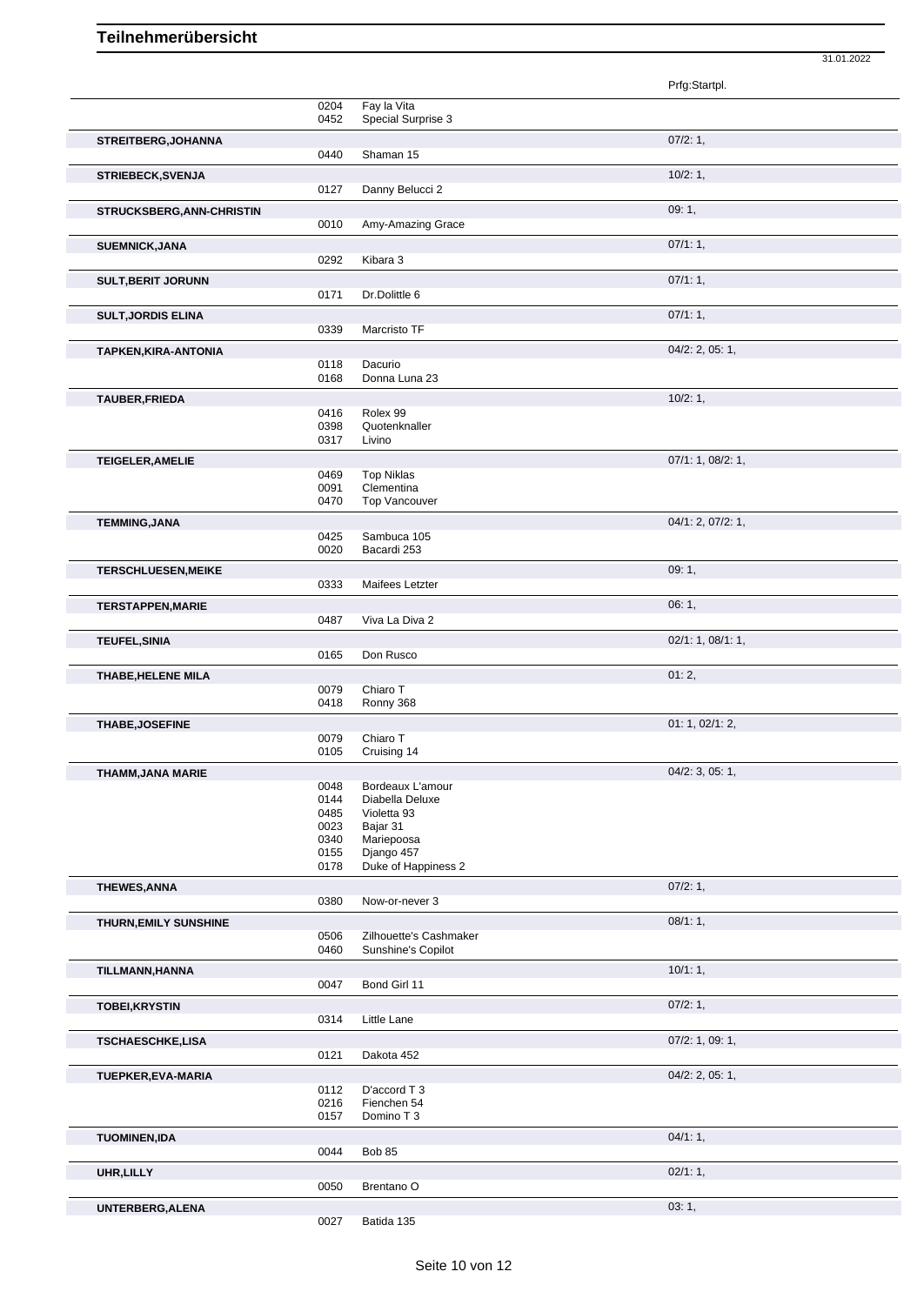|                                    |              |                                       | Prfg:Startpl.            |  |
|------------------------------------|--------------|---------------------------------------|--------------------------|--|
| <b>UPGANG, JOKE</b>                |              |                                       | 01: 1, 02/1: 1, 06: 1,   |  |
|                                    | 0361         | Namibia 10                            |                          |  |
| <b>VELTMANN,LENA</b>               |              |                                       | 06:1,                    |  |
|                                    | 0325         | Ludmilla 39                           |                          |  |
| <b>VELTMANN, TOM</b>               | 0448         | Soma Bay 2                            | 06:1,                    |  |
| <b>VOLLE, MIA</b>                  |              |                                       | 02/2: 1, 03: 1,          |  |
|                                    | 0082         | Chin Chocolate                        |                          |  |
| VORNHOLZ, CHRISTOPH                |              |                                       | 09:1,                    |  |
|                                    | 0154         | Diskaro 8                             |                          |  |
| <b>VOSSMOELLER, LILL GRETA</b>     |              |                                       | 02/1:1,                  |  |
|                                    | 0060<br>0262 | Canturado 2<br>Great Chance V         |                          |  |
|                                    |              |                                       |                          |  |
| <b>WAGNER,LORELEY</b>              | 0053         | C'est la vie 222                      | 06: 1, 07/1: 1,          |  |
|                                    | 0040         | Bill Bo 7                             |                          |  |
|                                    | 0307<br>0405 | Lemon 46<br>Rob Roy van het Klavertje |                          |  |
|                                    |              |                                       | 02/1: 1, 03: 1,          |  |
| <b>WALDNER, JULIA</b>              | 0305         | Lavazza 7                             |                          |  |
| <b>WANDELT,LAURA</b>               |              |                                       | 08/1: 1, 09: 1,          |  |
|                                    | 0399         | Radia 17                              |                          |  |
| <b>WANSING, VERA</b>               |              |                                       | 07/2:1,                  |  |
|                                    | 0225         | First Love 41                         |                          |  |
| <b>WARTENBERG, ELISABETH VON</b>   |              |                                       | 08/2: 1, 09: 1,          |  |
|                                    | 0070         | Castenrayseweg's Amaretto             |                          |  |
| <b>WEINECK, SOPHIE</b>             |              |                                       | 01: 1, 02/1: 1,          |  |
|                                    | 0374         | Nobbi M                               |                          |  |
| <b>WELSCH, LUISA SOPHIE</b>        |              |                                       | 02/2: 1, 03: 1,          |  |
|                                    | 0389<br>0022 | Pur la Rubin<br><b>Bailey Royal</b>   |                          |  |
|                                    | 0441         | Shannon's Hero                        |                          |  |
| <b>WELSCH, THERESA ISABELL</b>     |              |                                       | 02/2: 2, 03: 2, 07/1: 1, |  |
|                                    | 0353<br>0441 | Morton D<br>Shannon's Hero            |                          |  |
|                                    |              |                                       | 08/1: 1, 09: 1,          |  |
| <b>WESKE,SOPHIA</b>                | 0214         | Fiderallala 5                         |                          |  |
| <b>WESSELING, DANIELA</b>          |              |                                       | 02/1: 1, 07/2: 1,        |  |
|                                    | 0193         | Fabiano Dream                         |                          |  |
| <b>WESSELS, HANNAH</b>             |              |                                       |                          |  |
|                                    |              |                                       | 01:1,06:1,               |  |
|                                    | 0012         | Anneloes                              |                          |  |
| <b>WESSLING, JOHANNA</b>           |              |                                       | 10/1:1                   |  |
|                                    | 0158         | Don Augustinus                        |                          |  |
|                                    | 0243         | FS Charmy's Starlight                 |                          |  |
| <b>WESTON,CORNELIA</b>             |              |                                       | 10/2:1,                  |  |
|                                    | 0179         | Dundee 115                            |                          |  |
| <b>WEWERINCK-SCHERING, FRANZIS</b> |              |                                       | 08/2:1,                  |  |
|                                    | 0448<br>0334 | Soma Bay 2<br>Majesty D               |                          |  |
|                                    | 0405         | Rob Roy van het Klavertje             |                          |  |
| WIEDAU, FRANZISKA                  |              |                                       | 10/2:1,                  |  |
|                                    | 0453         | Stalyptic                             |                          |  |
| <b>WILL, HENRIKE</b>               |              |                                       | 09: 1, 10/1: 1,          |  |
|                                    | 0227         | Flavio M                              |                          |  |
| <b>WINKLER DR., OCTAVIA</b>        |              |                                       | 05:1,                    |  |
|                                    | 0246         | Fürst von Bismarck                    |                          |  |
| WITTLERBAEUMER,LISA-MARIE          | 0423         | Saint Tropez 19                       | 10/2:1,                  |  |
|                                    |              |                                       | 06:2,                    |  |
| WOLTERS, VALENTINA ANJA            | 0275         | Holla die Waldfee 11                  |                          |  |
|                                    | 0117         | Dacia 3                               |                          |  |
|                                    | 0318         | Llanidan Broc Mor                     |                          |  |
| <b>WORTKOETTER,LEA</b>             |              |                                       | 06:1,                    |  |
|                                    | 0494         | Wembley 241                           |                          |  |
| <b>WORTKOETTER, MIA</b>            | 0494         | Wembley 241                           | 01:1,06:1,               |  |